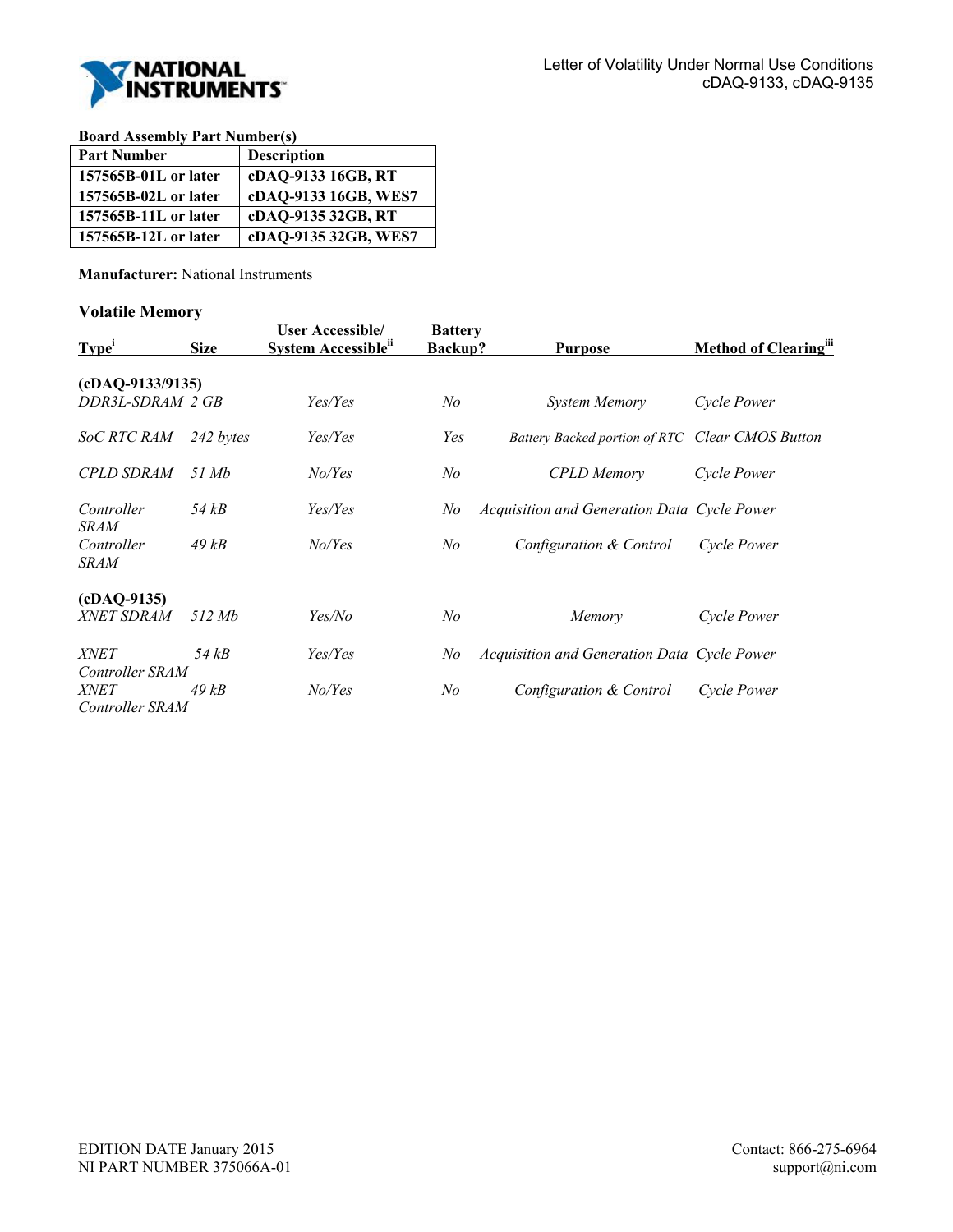

## **Non-Volatile Memory**

| $1.0H$ , $0.00H$ $\mu$ $0.00H$ $\mu$<br><b>Type</b> | <b>Size</b> | <b>User Accessible/</b><br><b>System Accessible</b> | <b>Battery</b><br>Backup? | <b>Purpose</b>          | <b>Method of Clearing</b>  |
|-----------------------------------------------------|-------------|-----------------------------------------------------|---------------------------|-------------------------|----------------------------|
| (cDAQ-9133 RT)                                      |             |                                                     |                           |                         |                            |
| Flash                                               | $16$ $GB$   |                                                     |                           |                         |                            |
| -Firmware                                           |             | No/No                                               | N <sub>o</sub>            | Firmware                | None available to user     |
| $-OS$                                               |             | No/Yes                                              | No                        | <b>Operating System</b> | Format drive in MAX        |
| -User Disk                                          |             | Yes/Yes                                             | N <sub>o</sub>            | User Data               | Format drive in MAX        |
| (cDAQ-9133 Windows)                                 |             |                                                     |                           |                         |                            |
| Flash                                               | 16 GB       | Yes/Yes                                             | N <sub>o</sub>            | <b>Operating System</b> | Format drive               |
| (cDAQ-9135 RT)                                      |             |                                                     |                           |                         |                            |
| Flash                                               | $32$ GB     |                                                     |                           |                         |                            |
| -Firmware                                           |             | No/No                                               | No                        | Firmware                | None available to user     |
| $-OS$                                               |             | No/Yes                                              | No                        | <b>Operating System</b> | Format drive in MAX        |
| -User Disk                                          |             | Yes/Yes                                             | No                        | User Data               | Format drive in MAX        |
| (cDAQ-9135 Windows)                                 |             |                                                     |                           |                         |                            |
| Flash                                               | 32 GB       | Yes/Yes                                             | No                        | <b>Operating System</b> | Format drive               |
| $(cDAQ-9135)$                                       |             |                                                     |                           |                         |                            |
| XNET Flash                                          | 32Mb        |                                                     |                           |                         |                            |
| -Boot firmware                                      |             | No/No                                               | N <sub>o</sub>            | Firmware                | None available to user     |
| -User firmware                                      |             | No/Yes                                              | No                        | Firmware                | None available to user     |
| <b>XNET</b><br>Controller Flash                     | 8Mb         | No/Yes                                              | N <sub>o</sub>            | Firmware                | None available to user     |
| $(cDAQ-9133/9135)$                                  |             |                                                     |                           |                         |                            |
| System BIOS                                         | 8MB         | No/Ves                                              | N <sub>o</sub>            | <b>BIOS</b> firmware    | <b>BIOS</b> update utility |
| <b>SPD EEPROM</b>                                   | 256 bytes   | No/Yes                                              | No                        | Describes DDR3L memory  | None available to user     |
| <b>CPLD</b>                                         | $0.47$ Mb   | No/Yes                                              | No                        | General Logic           | None available to user     |
| Ethernet<br>Flash                                   | 8Mb         | No/Yes                                              | No                        | Firmware                | None available to user     |
| Controller<br>Flash                                 | 8Mb         | No/Yes                                              | N <sub>o</sub>            | Firmware                | None available to user     |

# **Media Storage**

|             |      | <b>User Accessible</b>   | <b>Battery</b> |         |                           |
|-------------|------|--------------------------|----------------|---------|---------------------------|
| <b>Type</b> | Size | <b>System Accessible</b> | <b>Backup?</b> | Purpose | <b>Method of Clearing</b> |

*NONE*